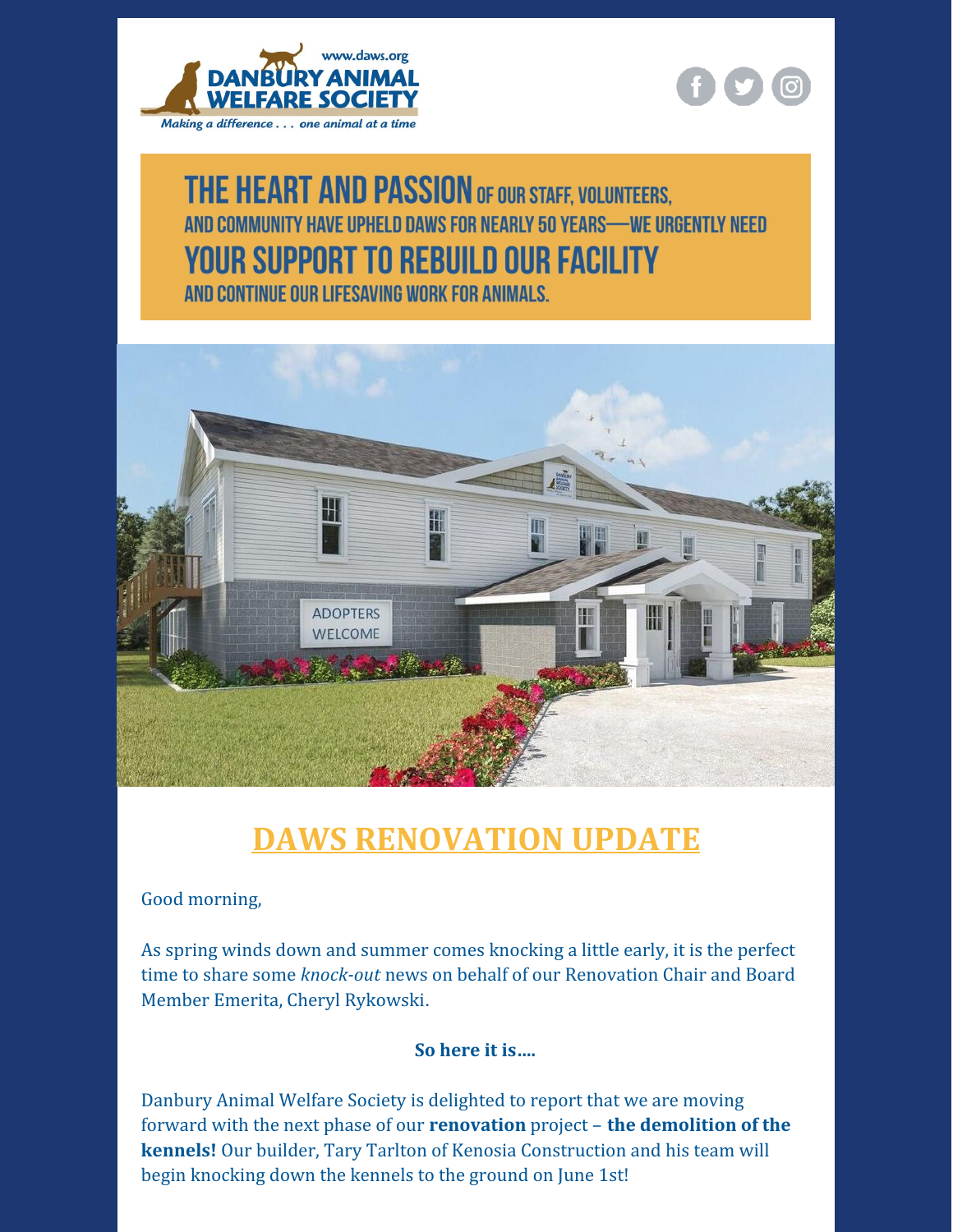This is such bittersweet news, and news we know everyone has been patiently waiting for. **When will we return back to the our renovated state-of-the-art shelter located in Bethel?** It is estimated to be 12-15 months from the start of the physical construction, therefore we are on target for late summer 2023 – still a bit premature to know exactly.

To learn more about our exciting project, A Place for DAWS – please read our recent feature in the Newtown Bee: **Newtown is [temporary](https://www.newtownbee.com/05102022/daws-shelter-undergoes-renovations-temporarily-operating-in-newtown/) home to DAWS!**



Our project is not excluded from the rising costs, supply chain delays, and inflation felt around the world. DAWS will not cut corners or remove any modern features that our animals and team deserve. Our new goal exceeds **\$2 Million** and therefore we still **have [funds](https://interland3.donorperfect.net/weblink/weblink.aspx?name=E342660&id=55) to raise**. If you would like to make a contribution to our capital project, discuss a naming opportunity such a kennel, or have questions, please reach out to our Director of Development and Marketing Alice [Meenan](mailto:alice.meenan@daws.org).

**We are grateful that you have helped us reach this pivotal phase in our quest for an improved shelter; one that will serve thousands of animals annually for years to come.**

If you have any questions, please don't hesitate to reach out to me.

With kindest regards and deepest gratitude,

Chef A. An

**Cheryl A. Rykowski** *Director Emerita + DAWS Re novation Chair* [cheryl.rykowski@daws.org](mailto:cheryl.rykowski@daws.org)



**LEARN MORE ABOUT OUR [RENOVATION](https://renovation.daws.org/) HERE**